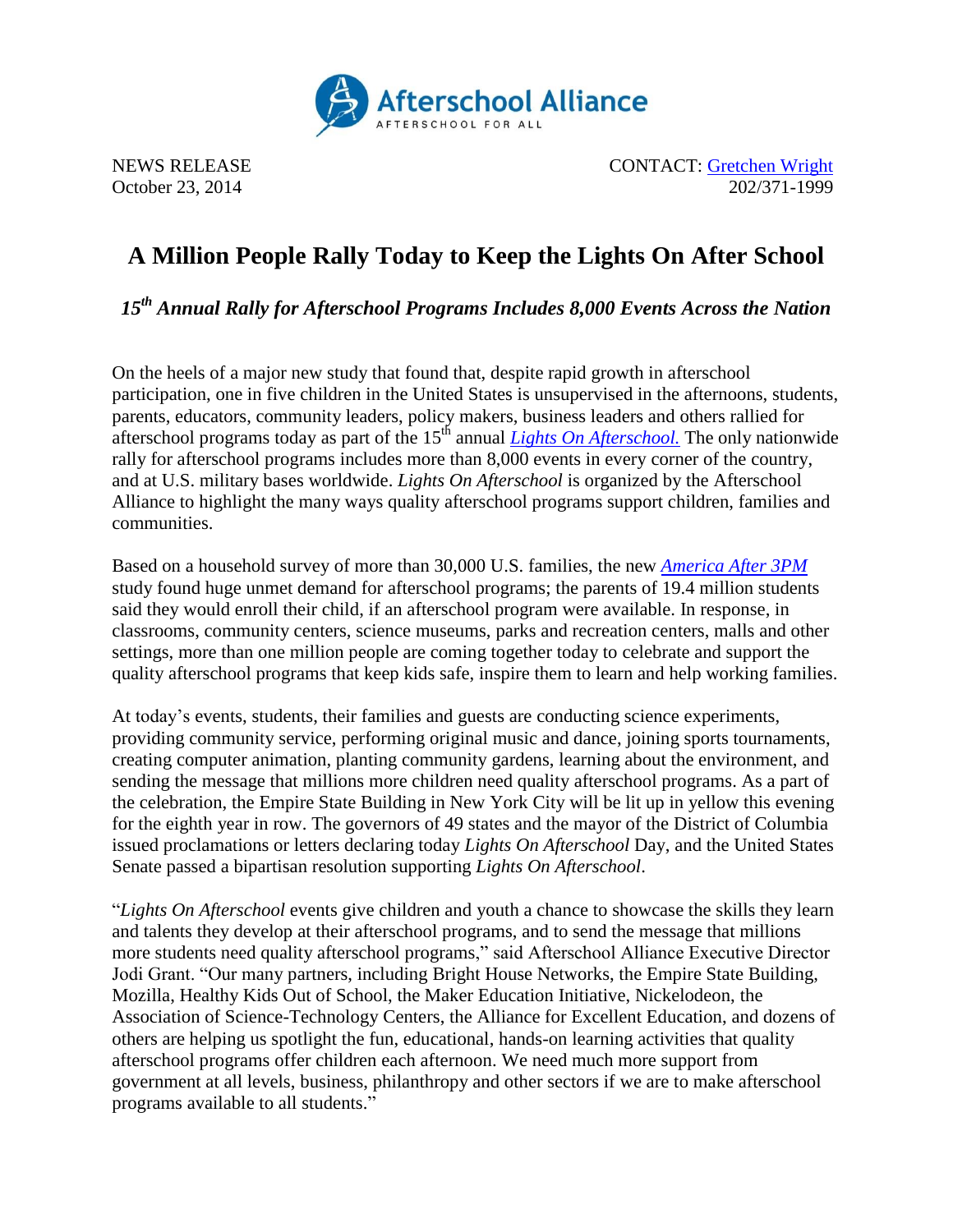## Among the *Lights On Afterschool* events set for today:

- $\checkmark$  Students from eight afterschool programs in **Anchorage, Alaska** are exploring the Anchorage Museum and its Imaginarium Science Center. The Woodland Park Boys & Girls Club Youth of the Year, Emily Brown, will speak about why afterschool programs matter. U.S. Senator Lisa Murkoswki and U.S. Rep. Don Young are scheduled to attend.
- Third and fourth grade students at the HSCSD #1 Program in **Hot Springs, Arkansas** are conducing experiments that involve science, technology, engineering, arts and math. Then they will launch paper lanterns to "light up the sky for afterschool" at the Ralph Witters Elementary School.
- More than 30 afterschool programs in **Oakland, California** are hosting *Lights On Afterschool* open houses. The school district has partnered with Alameda County Public Health to emphasize health and wellness and the county is providing cookbooks in English and Spanish, and family friendly physical activity guides. Many open houses will feature student performances, team-building exercises, poetry readings, talent showcases, cultural dances, sports competitions and more.
- $\checkmark$  Gwinnett County Parks and Recreation and Live Healthy Gwinnett, in partnership with JM Tull Y, Kidsplosion, Children's Healthcare of Atlanta, Gwinnett Public Library, Gwinnett 4–H and Health and Human Services, is hosting "A Walk Among the Stars *Lights On Afterschool*" at Alexander Park in **Lawrenceville Georgia**. The Hollywoodthemed event will include marital arts with ninjas from "The Lego Movie," a Zumba party, and a walk around the park under the stars.
- In **New Orleans, Louisiana**, a partnership of Young Audiences of Louisiana, NORDC and the City of New Orleans is hosting a mega carnival across from City Hall in Duncan Plaza. The event will feature spacewalks, a rock climbing wall and other family-friendly activities. The Carl LeBlanc Band will perform at City Hall during the event.
- $\checkmark$  Voices for Ohio's Children is hosting a *Lights On Afterschool* rally at the statehouse in **Columbus, Ohio**. Afterschool providers, students, families and youth advocates will meet with legislators and there will be student performances.
- This week the Irving Recreation Center in **Norman, Oklahoma** is hosting "Try It Week" for *Lights On Afterschool*. Youth throughout Norman will participate in Irving's afterschool classes, without charge. Activities include ballet, jazz dance, flamenco dancing and creative basketball dribbling.
- Allegheny Partners for Out-of-School Time in **Pittsburgh, Pennsylvania** is hosting a *Lights On Afterschool* celebration at the Carnegie Museum of Art and Natural History. The event will feature student performances, hands-on learning opportunities for youth, and more. More than 500 participants are expected.